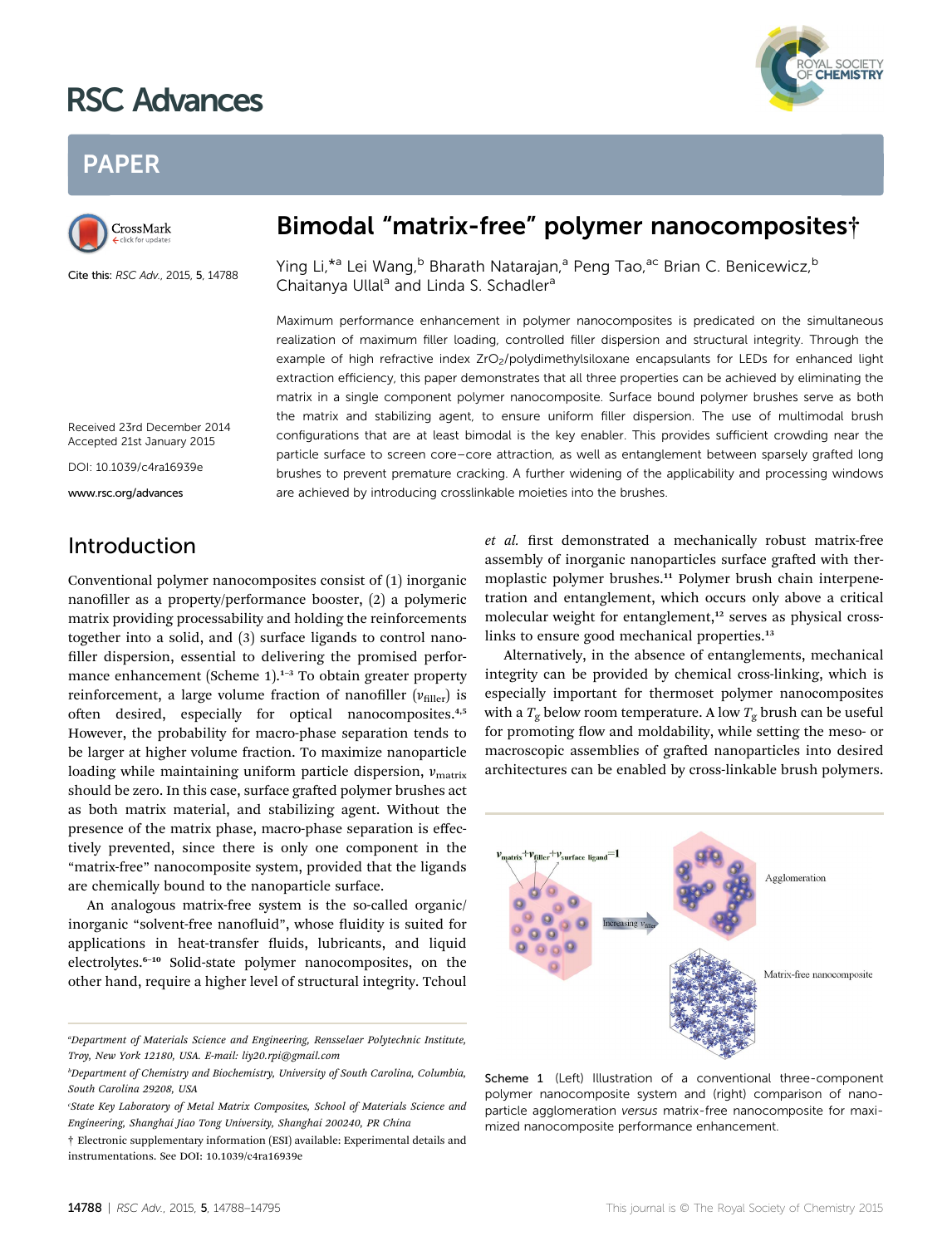Using two kinds of complementary reactive polymer brush grafted  $SiO<sub>2</sub>$  nanoparticles, Dach et al. synthesized chemically cross-linked "matrix-free" nanocomposites.<sup>14</sup> However, the reported shear moduli of the cross-linked nanocomposites were low, due to incomplete network formation between the two immiscible polymer brushes. A suggested solution is to use the same crosslinkable moiety for all the  $SiO<sub>2</sub>$  particles. The van der Waals (vdW) core–core attraction between high refractive index metal oxide (e.g. TiO<sub>2</sub> or ZrO<sub>2</sub>) nanoparticles within a polydimethylsiloxane (PDMS) matrix is often much higher than the thermal fluctuations at room temperature (5 to 10  $k_BT$ ), which encourages particle core–core agglomeration.<sup>15</sup>–<sup>18</sup> Intuition suggests that a densely grafted long chain polymer brush would screen this core–core attraction and also enable entanglement. However, achieving both high graft density and high molecular weight of a polymer brush is not only experimentally challenging but reduces the achievable  $v_{\text{filter}}$ .

Bidispersity or polydispersity of surface grafted polymer brushes has been used recently to promote metal oxide nanoparticle dispersion in high molecular weight polymers.<sup>19</sup>–<sup>22</sup> A high graft density short brush encourages enthalpic screening and the long low graft density brushes encourage entropydriven mixing of the matrix long brush chains.15,17,23,24 For "matrix-free" polymer nanocomposites where filler dispersal is no longer relevant, the polydispersity of the grafted brush is still useful, providing core repulsion and brush entanglement at low brush volume. Since monomer crowding near the particle surface determines the shielding of core–core attraction, $25$  it is reasonable and necessary to decrease crowding of long brush chains farther from the particle surface to allow entanglement while reducing the total brush volume fraction,  $v_{\text{surface ligand}}$ .

# Results and discussion

In the following discussion, we will use high refractive index  $ZrO<sub>2</sub>$  filled PDMS nanocomposites as a model system to demonstrate the basic principles as well as practical applications of "matrix-free" nanocomposites.

#### Refractive index engineering

Spherical  $ZrO<sub>2</sub>$  nanoparticles were synthesized using a nonaqueous surfactant-free synthetic approach adapted from the procedure reported by Garnweitner et al.<sup>26</sup> Commercially available carboxyalkyl-terminated PDMS brushes and phosphateterminated brushes obtained through phosphoryl chloride modification were used to graft onto the nanoparticle.<sup>15</sup> There are three decisive advantages of the synthesized  $ZrO<sub>2</sub>$  nanoparticles for use as optical nanofillers. First, the near monodisperse,  $\sim$ 1.9 nm in radius nanoscale ZrO<sub>2</sub> particles reduce light loss from scattering when homogenously dispersed in a transparent polymer (see Fig. S1† (a) for TEM and size distribution). Second, the cubic  $ZrO<sub>2</sub>$  (see Fig. S1<sup>†</sup> (b) for XRD pattern), with an isotropic refractive index of 2.2 at 589 nm,<sup>27</sup> is a desirable refractive index enhancer with no signicant light scattering loss resulting from grain boundaries.<sup>28</sup> Third, since there is no additional surfactant (other than the solvent benzyl alcohol) intentionally introduced in the nanoparticle synthesis, the surfaces of the as-synthesized nanoparticles are highly accessible for post-functionalization. Monomodal, bimodal, and trimodal PDMS grafted nanoparticles,  $ZrO<sub>2</sub>1k$ ,  $ZrO<sub>2</sub>1k_10k$ , and  $ZrO<sub>2</sub>1k_36k_10k$ , respectively, named according to the molecular weight of the brushes, were prepared via a multiple-step "grafting-to" process, as shown in Scheme 2. Note that the sequence of the "grafting-to" reaction plays an important role in obtaining grafted nanoparticles with proper graft densities. The purpose of grafting the shortest carboxyalkyl-terminated PDMS brush (1k) before the other "grafting-to" reactions is twofold: (1) one inherent limitation of the "grafting-to" method is the rapidly decreased graft density with increased brush length attributable to the increased difficulties for long brush diffusion through the existing grafted molecules.<sup>11,15</sup> The relatively densely grafted 1k PDMS brush provides initial stable solvent suspension for the following "grafting-to" reaction. (2) Compared to the phosphateterminated PDMS brushes, the anchoring of the carboxyalkylterminated PDMS brush is relatively weak, $29,30$  leaving adequate probabilities for sequential grafting of phosphateterminated PDMS brushes to prepare bimodal or even multimodal polymer brush grafted nanoparticles. For the phosphateterminated PDMS brushes (36k and 10k), on the other hand, it is important to graft the longer brush first and then backfill the remaining grafting sites with shorter brush to ensure that the existence of the grafted brush does not impose a significant barrier for the shorter brush to reach the grafting surface.

The  $v_{\text{filler}}$  of ZrO<sub>2</sub>\_1k, ZrO<sub>2</sub>\_1k\_10k, and ZrO<sub>2</sub>\_1k\_36k\_10k nanoparticles were estimated as 79 wt%, 53 wt%, and 44 wt%, respectively, using thermo gravimetric analysis (TGA) weight loss measurement (Fig. S2†). To get a better understanding of grafted nanoparticle dimensions and architecture, each step of the "grafting-to" reaction was also monitored. The graft density of each PDMS brush was calculated first based on the corresponding weight loss ratio and the number of grafting chains (determined by TGA after each step of "grafting-to"), and surface area of nanoparticles using:<sup>31</sup>

$$
\sigma = (wN_A/M_{\rm n})/(4\pi a^2 n)
$$



Scheme 2 Schematic illustration of the preparation of  $ZrO<sub>2</sub>_{1}$ k, ZrO<sub>2</sub>\_1k\_10k, and ZrO<sub>2</sub>\_1k\_36k\_10k nanoparticles via a multiple-step "grafting-to" process.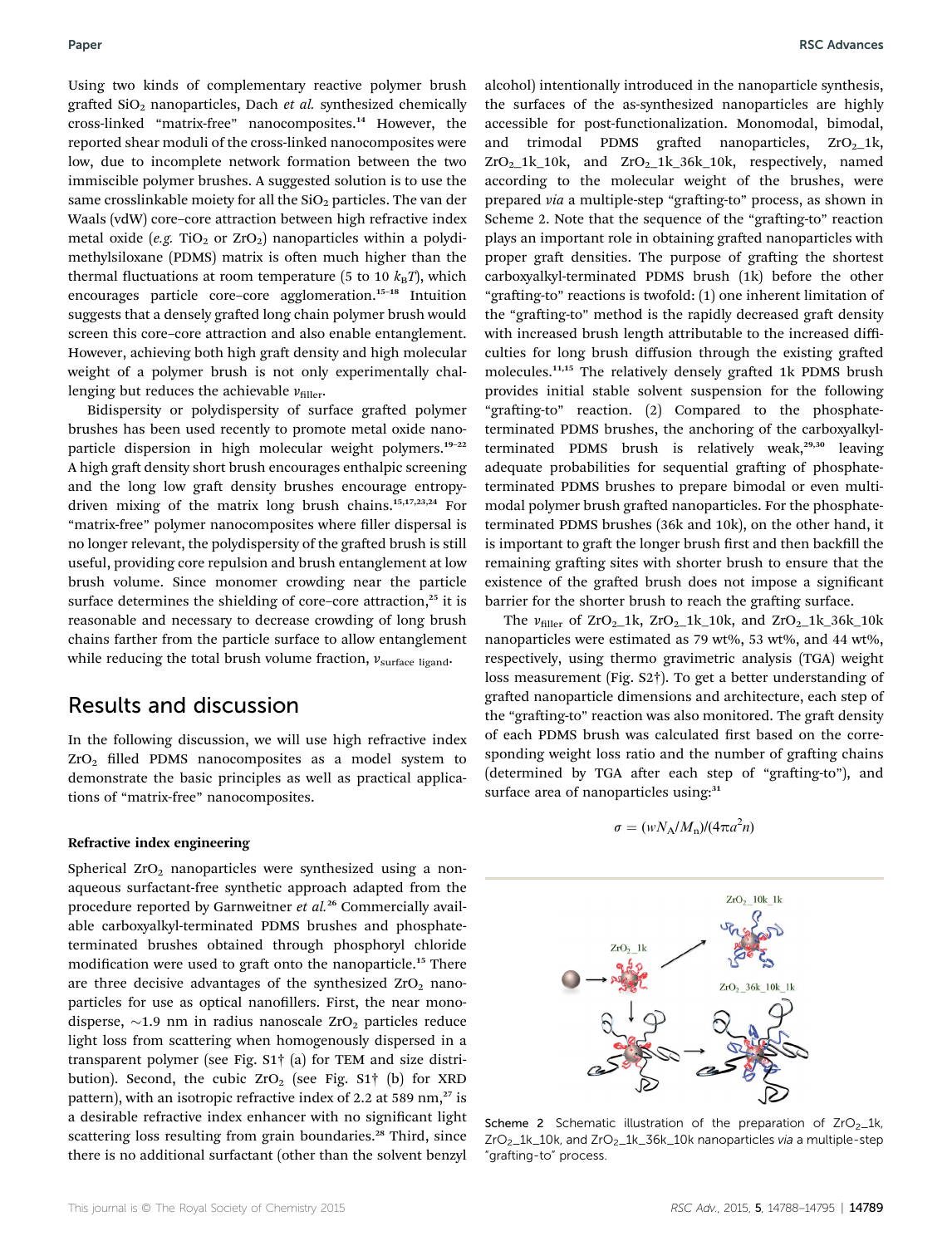where  $w$ ,  $N_A$ , and  $n$  are the weight of polymers, Avogadro's number, and the number of nanoparticles, respectively. As listed in Table 1 (see ESI† for a detailed description of the calculation), at low enough graft density,  $\sigma < 1/R_g^2$ , we assume that individual chains take mushroom-like conformations on the grafting surface with a thickness of the radius of gyration. $32,33$ 

After solvent removal, the visual appearance of the grafted nanoparticle films remains highly transparent, indicating uniform dispersion and distribution of nanoparticle cores within the PDMS brush polymer. Therefore, the terms "grafted nanoparticles" and "matrix-free nanocomposite" are used interchangeably.

With increasing  $v_{\text{filter}}$ , the measured refractive index increased up to  $14\%$  (ZrO<sub>2</sub>\_1k) compared to neat PDMS, as shown in Fig. 1(a). The dependence of the effective refractive index of the "matrix-free" nanocomposite on its  $v_{\text{filler}}$  was described by the Bruggeman formula in Fig.  $1(b)$ ,  $34$ 

$$
v_{\text{filler}}[(\varepsilon_{\text{p}} - \varepsilon_{\text{eff}})/(\varepsilon_{\text{p}} + 2\varepsilon_{\text{eff}})] + (1 - v_{\text{filler}})[(\varepsilon_{\text{m}} - \varepsilon_{\text{eff}})/(\varepsilon_{\text{m}} + 2\varepsilon_{\text{eff}})] = 0
$$

where  $\varepsilon_{\rm p}$  and  $\varepsilon_{\rm m}$  are the dielectric constants of the nanoparticles and matrix, respectively, and  $\varepsilon_{\rm eff}$  the effective dielectric constant of the nanocomposite. For the  $ZrO<sub>2</sub>1k$ sample with the highest  $v_{\text{filter}}$ , there is a significant deviation from theoretical prediction. The discrepancy could be due to decreased refractive index of the nanoparticles compared to the bulk material as a result of quantum size effects.<sup>35</sup> Another possible explanation is the complex interaction between adjacent nanoparticles when the interparticle distance is smaller than the particle size ( $r/R<sub>g</sub> \sim 1.9$ ). For example, interfering wave functions of electrons may change the dipole polarizability.<sup>36</sup> As shown in Fig. 1(c), all the nanocomposites show high transparency, comparable to neat PDMS in the visible light range (the  $\sim$ 9% intensity loss for the neat PDMS sample in the 400 to 800 nm range is due to reflection losses at the air/film/glass slide interfaces<sup>37</sup>). Since both the  $ZrO<sub>2</sub>$ nanoparticles and PDMS are assumed to be intrinsically transparent to visible light, Rayleigh scattering becomes the dominant transparency loss mechanism.5,38,39 The effective suppression of Rayleigh scattering in the nanocomposites is direct evidence of sufficiently uniform dispersion of the  $ZrO<sub>2</sub>$ . The slight decrease in the transmittance ( $\sim$ 5%) of the ZrO<sub>2</sub>\_1k sample can be attributed to the less robust stabilizing effect of the 1k carboxyalkyl-terminated PDMS brushes compared to the 10k and 36k phosphate-terminated ones.

|                  | Table 1 Dimensions and graft densities of PDMS brushes <sup>a</sup> |                      |                                 |              |                                                                                               |
|------------------|---------------------------------------------------------------------|----------------------|---------------------------------|--------------|-----------------------------------------------------------------------------------------------|
|                  |                                                                     |                      | $\sigma$ (ch nm <sup>-2</sup> ) |              |                                                                                               |
| Brush            |                                                                     |                      |                                 |              | $r/R_g$ 1/ $R_g^2$ ZrO <sub>2</sub> _1k ZrO <sub>2</sub> _1k_10k ZrO <sub>2</sub> _1k_36k_10k |
| 1k<br>10k<br>36k | 1.9<br>0.59<br>0.31                                                 | 0.96<br>0.10<br>0.03 | 0.28                            | 0.20<br>0.10 | 0.12<br>0.05<br>0.02                                                                          |

 $a$  Nanoparticle core radius, brush radius of gyration and graft density are denoted by r,  $R_g$ , and  $\sigma$ , respectively.

The "matrix-free" nanocomposite approach is applicable across many other metal oxide/polymer hybrid systems. Two requirements must be met in order for the transparent "matrixfree" approach to be implemented successfully. First, the nanoparticle must be sufficiently small (typically less than 5 nm in diameter) such that the translational entropy favoring randomized particle distribution becomes more dominant and the particle core–core attraction can be suppressed more easily. Second, due to the inefficient packing of nanoparticles, at least one population of the polymer brushes, the 1k brush in this case, must be smaller than the particle and be able to isotropically fill the interstitial space between the nanoparticle cores to avoid particle percolation.  $TiO<sub>2</sub>$  36k\_10k nanoparticles studied previously,<sup>15</sup> with higher effective vdW core-core attraction (graft densities of 10k and 36k brushes are 0.03 and 0.01 ch nm<sup>-2</sup>, respectively) and bigger particle size ( $r/R<sub>g</sub> \sim 0.77$ for the 10k brush), appeared to be cloudy after complete solvent removal (Fig. S3†). To study grafted-nanoparticle packing more systematically, useful tools include genetic algorithm and Monte Carlo simulations, $40$  assuming that the brush is in a mushroom conformation on the grafting surface. For concentrated and semi-dilute polymer brush regimes, experimental and theoretical studies on assembling and ordering of solventfree hairy nanoparticles has also been conducted to relate the architecture of the nanoparticle assembles and their physical characteristics.<sup>41-43</sup>

#### Applications in LED encapsulation

Incorporating uniformly dispersed high refractive index metal oxide nanoparticles into encapsulant polymers is a promising strategy to reduce the refractive index mismatch between the LED die and its surrounding medium, and therefore enhance the light extraction efficiency.<sup>5,44</sup> The  $ZrO<sub>2</sub>$  1k sample with the highest refractive index enhancement and optical transparency seems to be the best candidate for practical optical applications. However, after aging in an ambient environment for a few weeks, the  $ZrO<sub>2</sub>$  1k sample cracked, as shown in Fig. 1(e). The cracks, probably caused by capillary forces arising from solvent evaporation, are not observed in the  $ZrO<sub>2</sub>1k_10k$  and  $ZrO<sub>2</sub>1$ k\_36k\_10k samples. The poor crack resistance of the  $ZrO<sub>2</sub>$ \_1k sample can be attributed to the lack of entanglement for the 1 kg mol $^{-1}$  short brush chains. Two parameters need to be investigated in order to understand this phenomenon: the entanglement molecular weight,  $M_{\rm e}$ , denoting the average molecular weight spacing between entanglement junctions, and the critical molecular weight,  $M_c$ , which separates the dependence of zero-shear viscosity on molecular weight for short and long chains.<sup>45</sup> The published values of  $M_e$  for linear PDMS are around 12 000 g mol<sup>-1</sup> and  $M_c$  ranges from 21 000 to 29 000  ${\rm g\,mol}^{-1},$  which agree well with the empirical relation  $M_{\rm c}/M_{\rm e}\sim 2$ for amorphous melts.12,46–<sup>49</sup> The molecular weight of the longest brush in the  $ZrO_2_1k_10k$  sample is only half of  $M_c$ , thus cracking could also be expected in this sample. However, the average number of chain ends per polymer can affect the value of  $M_c$ .<sup>45,50</sup> Utilizing an immiscible polymer blend whose interface is reinforced with corresponding diblock copolymers,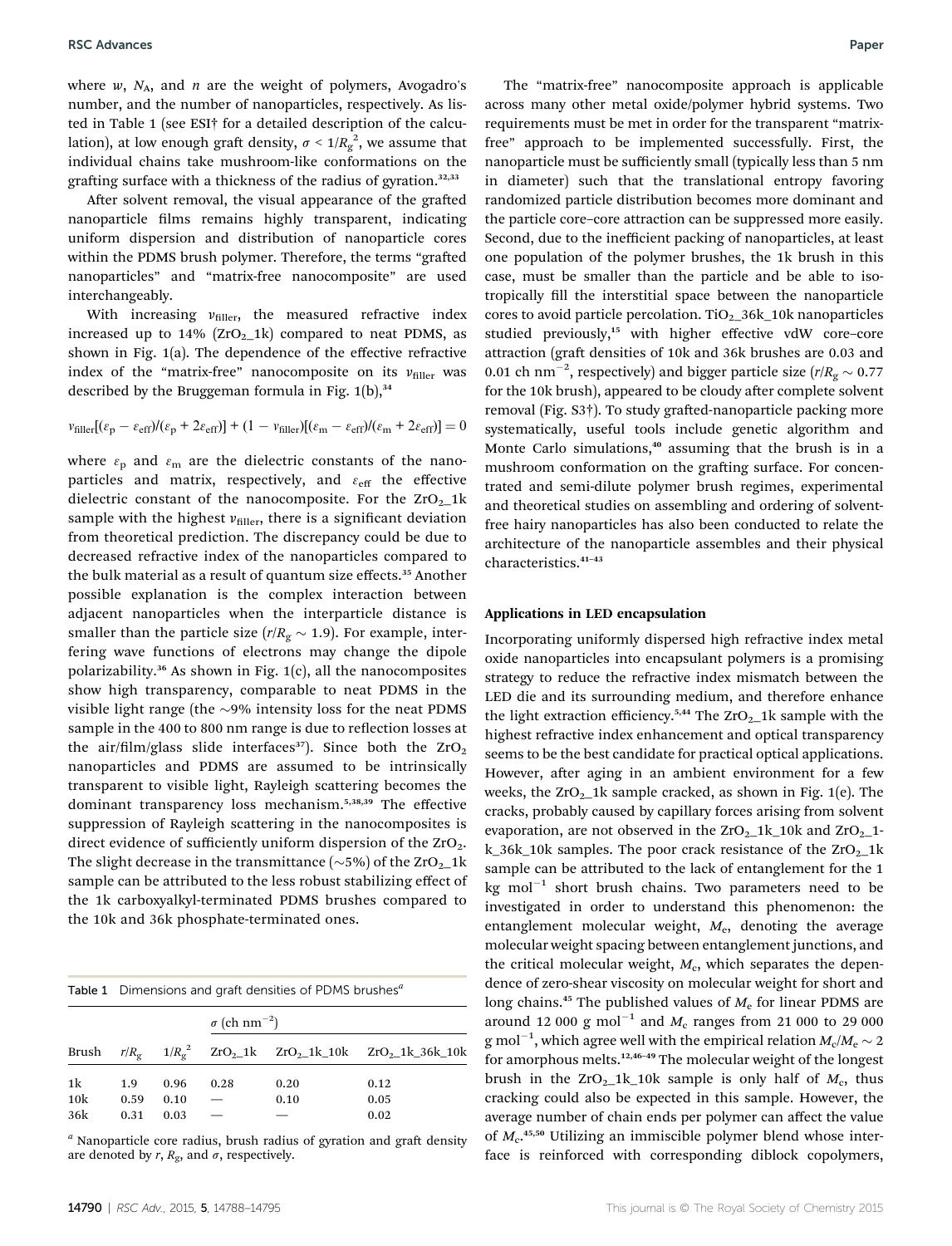

Fig. 1 (a) Refractive index dispersion of neat PDMS and "matrix-free" ZrO<sub>2</sub>/PDMS nanocomposites with three different  $v_{filter}$ . (b) Comparison of measured refractive indices at 633 nm with the Bruggeman model. (c) UV-vis spectra of the three types of "matrix-free" nanocomposites. (d) Photograph shows the appearance of the  $\sim$  0.5 mm thick samples. (e) Photograph showing crack propagation in the ZrO<sub>2</sub>\_1k sample after one month.

Kramer and co-workers have suggested that, while the onset of entangled behavior in a polymer melt requires an average of two entanglements per chain (consistent with  $M_c \sim 2M_e$ ), one "entanglement" between each block and its corresponding homopolymer is enough to have stress transfer at the interface.<sup>50,51</sup> This is consistent with the observation of Choi et al. that pronounced interactions between entanglements of surface-grafted polymer chains give rise to significant increased resistance to fracture of the 'quasi-one-component' nanocomposite.<sup>13</sup> Since one end of the 10k brush has been chemically grafted onto the nanoparticle surface, it is also reasonable to postulate that having one "entanglement" for each 10k brush chain (requires a molecular weight half of  $M_c$ ) is sufficient to hinder cracking.

 $ZrO<sub>2</sub>1k_10k$  samples were used for LED encapsulation. Using a well-controlled encapsulation process, commercial pure silicone (PDMS) and nanocomposite encapsulant (a silicone shell was molded to protect the un-crosslinked nanocomposite) with identical hemi-spherical geometry were mounted onto LEDs for optical output characterization, as shown in Fig. 2.

Commercial silicone encapsulated red and green LEDs exhibit an average of 38% and 16% optical output power enhancement, respectively, compared to un-encapsulated LEDs, while the nanocomposite encapsulated LEDs exhibit an average of 48% and 24% enhancement. Ma et al. modeled and experimentally investigated the influence of the refractive index of the LED encapsulant on light-extraction efficiency due to high refractive index encapsulants, using low-power LEDs.<sup>52</sup> In our case, the light-extraction enhancement is less significant than the theoretical prediction in Ma's work because surface-roughened high-power LEDs were used in the current study. Less significant light extraction improvement was observed in blue LEDs. Careful examination of the appearance of the "matrix-free"  $ZrO<sub>2</sub>/PDMS$  nanocomposite after solvent removal reveals a slightly yellowed color. It has been reported previously that the  $ZrO<sub>2</sub>$  nanoparticles synthesized using a non-aqueous approach resulted in a slightly yellow solvent suspension before surface modification.<sup>26</sup> The yellow-colored organic species leads to absorption of blue light and therefore reduced light extraction enhancement (see Fig. S4† for rationale).



Fig. 2 (a) Illustrative cross-section of commercial silicone encapsulated LED and nanocomposite encapsulated LED. (b) Light extraction enhancement after encapsulation of commercial silicone and the ZrO<sub>2</sub>\_1k\_10k nanocomposite/silicone double-layer. Inset photograph of a nanocomposite encapsulated green LED.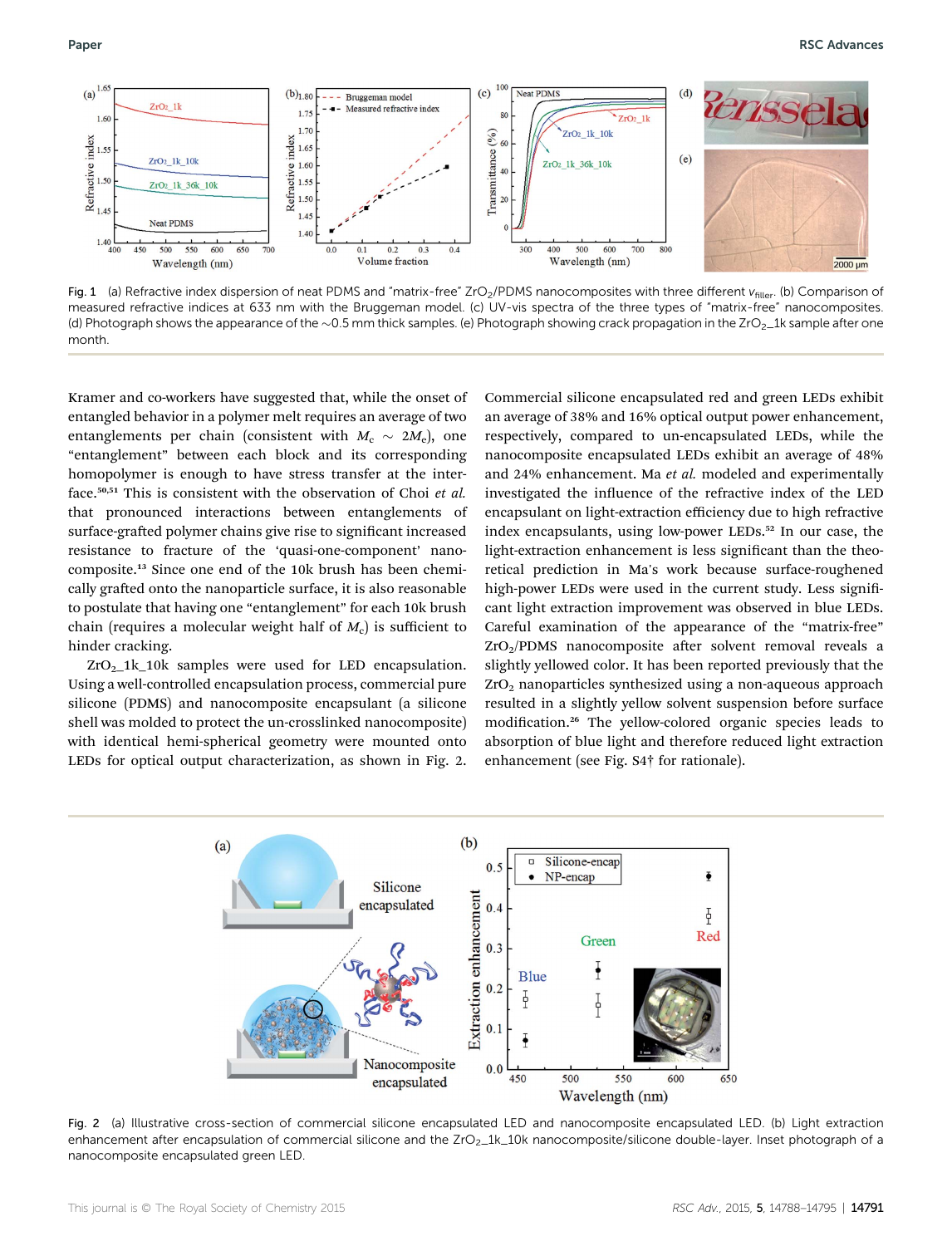To further validate the performance of the matrix-free nanocomposite as a novel LED encapsulant, an accelerated aging test was conducted. The reliability of the encapsulant material is directly related to the durability of a LED package. In a preliminary reliability evaluation, the aging tests were performed in a chamber placed in a constant temperature (24  $\pm$  $2^{\circ}$ C) and humidity (60  $\pm$  5%) environment, and the chamber is equipped with a programmable D.C. power supply, an aircooling system, and multi-channel temperature/current monitoring systems. The optical output powers of unencapsulated, silicone- and nanoparticle-encapsulated green LEDs were measured as a function of time. Two sets of experiments were conducted. For the first set of experiments, the LEDs were held at 100  $\pm$  3% mA for 500 hours and then 350  $\pm$  3% mA for 500 hours. The other set of experiments started at 500 mA for 500 hours and then 1000  $\pm$  3% mA for 500 hours to perform a high intensity test and accelerate aging. The optical output was normalized to the onset state for each set of experiments accordingly. As shown in Fig. 3, the nanocompositeencapsulated LEDs exhibit high reliability (more than 90% lumen maintenance) at up to 1 A driving current. Since commercial high refractive index silicone encapsulant often suffers from poor processability and thermal stability due to the high phenyl content,<sup>15,16</sup> the matrix-free nanocomposite presents a promising alternative for highly efficient LED devices and new luminaire design. It is expected that with an improved nanoparticle synthetic method the light extraction efficiency and reliability of encapsulated LEDs can be further improved.

#### Cross-linkable "matrix-free" nanocomposites

The transparent high refractive index "matrix-free"  $ZrO_2/PDMS$ nanocomposites discussed thus far can be reversibly dissolved in chloroform. For improved structural integrity, the incorporation of a cross-linkable group into the brush polymer was examined. As a proof-of-concept, PDMS brushes with a phosphonic acid group on one end serving as a robust anchor onto the nanoparticle surface, and a cross-linkable vinyl group on the other end were synthesized through a hydrosilylation reaction between a-monovinyl-u-monohydride terminated PDMS and vinyl phosphonic acid. The 10 kg mol $^{-1}$  and 2.5 kg mol $^{-1}$  cross-



Fig. 3 The degradation of optical output power for different green LED packages. LED forward current was maintained at (a)  $100 \pm 3\%$  mA for 500 hours and then  $350 \pm 3\%$  mA for 500 hours; (b)  $500 \pm 3\%$  mA for 500 hours and then  $1000 \pm 3\%$  mA for 500 hours.

linkable brushes were named 10k\* and 2.5k\*, respectively, where the "\*" differentiates the cross-linkable brush from the normal 1k brush. The chemical structure of the synthesized cross-linkable brushes was investigated using a combination of FTIR, GPC, <sup>31</sup>P NMR, and <sup>1</sup>H NMR, as shown in Fig. 4 (only 10k<sup>\*</sup> brush characterizations are shown here, see Fig. S5† for 2.5k\* brush analysis). The completion of the hydrosilylation reaction was first confirmed by the disappearance of the strong silicone hydride stretching band at 2127  $cm^{-1}$  in the FTIR spectra,<sup>53,54</sup> which were normalized according to the  $Si-CH_3$  stretching band at 1256  $\text{cm}^{-1}$ .<sup>53,55</sup> GPC analysis shows a monomodal molecular weight distribution before and after the reaction, suggesting the occurrence of polymeric byproducts was successfully suppressed. The single peak around  $-4.5$  ppm in the <sup>31</sup>P NMR spectrum can be attributed to the phosphonate end group, while the  ${}^{1}H$  NMR pattern exhibits the characteristic peaks attributable to the vinyl protons.<sup>56</sup>

The cross-linkable  $10k^*$  and  $2.5k^*$  brushes were grafted onto  $ZrO<sub>2</sub>1k$  nanoparticles sequentially, and each "grafting-to" step was monitored using  ${}^{1}H$  NMR analysis, as shown in Fig. 5(a) (also see Fig. S6† for TGA and FTIR characterization). The incorporation of cross-linkable brushes with two different molecular weights can increase cross-linking density without deteriorating the brush–brush interpenetration. In addition, the probability of coupling between brushes of different chain lengths, i.e. 10k\*–10k\* brush, 10k\*–2.5k\* brush, or 2.5k\*–2.5k\* brush coupling, might result in the formation of a dual network between grafted nanoparticles, which could provide an additional toughening mechanism.<sup>49</sup>

The processability of the  $ZrO<sub>2</sub>1k_10k^*_{2.5k^*}$  matrix-free nanocomposite can be tuned by changing the cross-linking agent and catalyst concentration. Using the cross-linking agent tetrakis(dimethylsiloxy)silane and Pt catalyst as an example, the nanocomposite can flow freely at room temperature without the presence of catalyst (Fig. 5(b)), or can be crosslinked at room temperature (Fig. 5(c), the gel point, or the crossover of the storage modulus  $G'$  and loss modulus  $G''$ , is around 25  $^{\circ}$ C). The gel point can be increased such that the nanocomposite can be molded/shaped at room temperature and then cross-linked at higher temperatures (gel point is  $\sim$ 95 °C in Fig. 5(d) and (e)). The moduli can be tuned by adjusting SiH: vinyl molar ratios. A significant decrease in storage modulus is obtained during cross-linking, probably due to secondary hydrolysis reactions of excessive SiH groups (Fig.  $5(e)$ ).<sup>57</sup> A detailed discussion of the cross-linking reaction is beyond the scope of this paper. Taking advantage of the multiple degrees of control over the polymer brush system, e.g. brush graft density, brush chain length and polydispersity, and core/brush volume fraction ratio, the overall properties of the cross-linked matrix-free  $ZrO<sub>2</sub>/PDMS$  nanocomposites can be tailored.

# **Experimental**

### LED encapsulation

To apply the transparent high refractive index matrix-free  $ZrO<sub>2</sub>/PDMS$  nanocomposites for well-controlled LED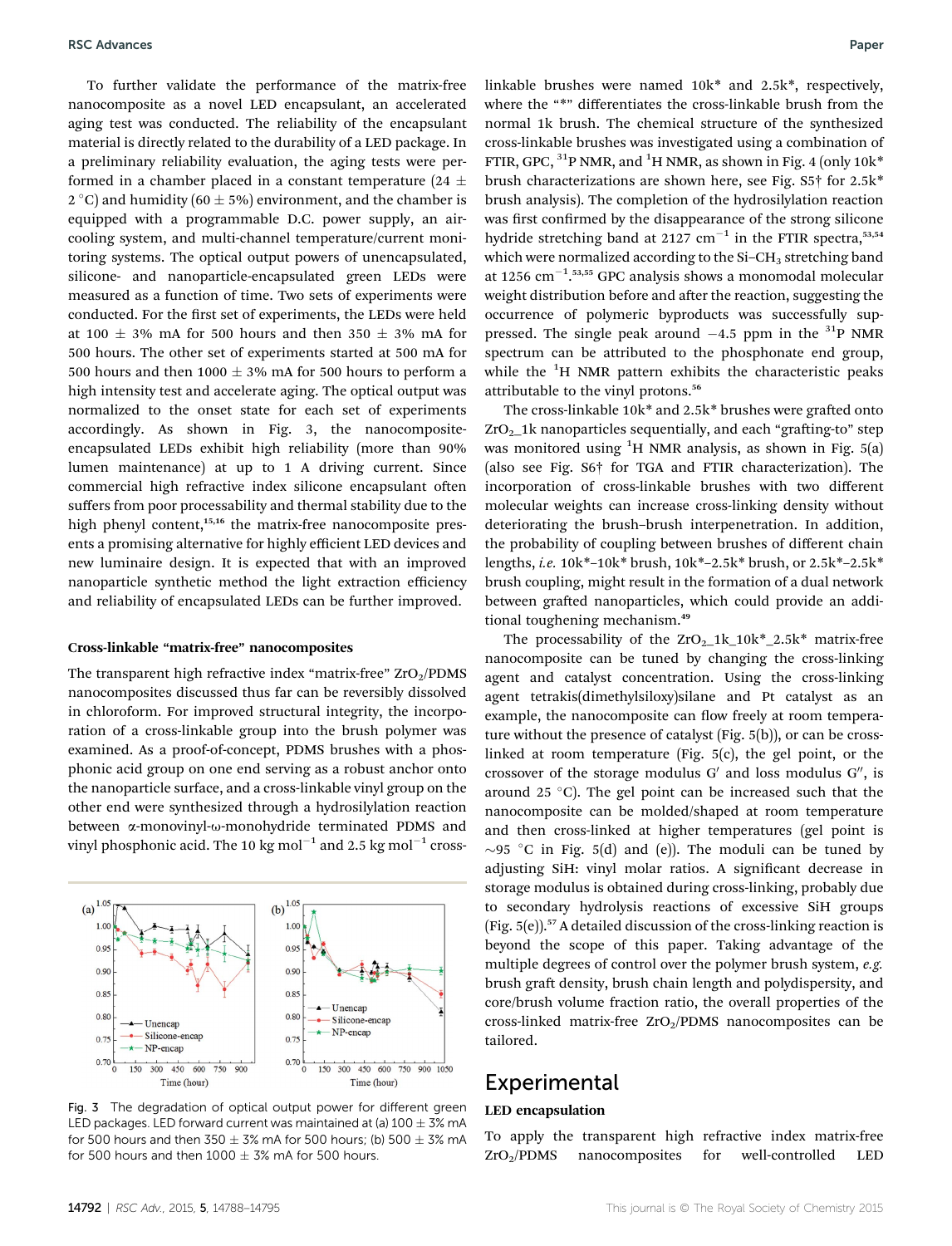

encapsulation, two PTFE molds with arrays of spherical-bottom wells were made. For the uncrosslinked matrix-free nanocomposites, a double-layer hemi-spherical dome configuration was created, with the matrix-free nanocomposites being the inner layer and pure silicone (PDMS) being the outer layer. As shown in Fig. 6(a), the diameters of the spherical-bottom wells of the two molds are equal to the diameters of the outer and inner layer of the double-layer LED encapsulant dome, respectively. Installing detachable PTFE walls for the PTFE mold with a smaller well diameter can convert the mold into a container (Fig. 6(b)), which can be used to make an epoxy reverse mold with arrays of hemispherical domes. The fabrication process is

described in Fig. 6(c). First, the hemi-spherical wells of the PTFE mold were filled with uncured pure silicone. The epoxy reserve mold was then fitted on top of the PTFE mold concentrically during the cross-linking of the silicone resin. The epoxy mold was released after complete cure of the silicone in step 3. In the final step, the silicone "shell" was filled with the flowable matrix-free  $ZrO<sub>2</sub>/PDMS$  nanocomposite. The dome was then mounted on a LED with the flowable matrix-free  $ZrO_2/PDMS$ nanocomposite filling in the reflector cup as an adhesive. A very thin layer of pure silicone resin was finally used to "paint" the outside wall of the mounted dome to ensure structural integrity. Since the high RI nanocomposite in the inner layer is directly in



Fig. 5  $\,$  (a)  $^{1}$ H NMR spectra of as-synthesized and modified ZrO<sub>2</sub> nanoparticles. Cartoon shows one as-synthesized nanoparticle only stabilized by benzyl alcohol and one multimodal brush grafted cross-linkable nanoparticle. (Inset) photograph showing a transparent matrix-free ZrO<sub>2</sub>/PDMS nanocomposite with  $\sim$ 50 wt% ZrO<sub>2</sub> loading fraction. (b) to (e) The variation of the storage modulus G' and loss modulus G" versus curing temperature for different cross-linking agent and catalyst concentration.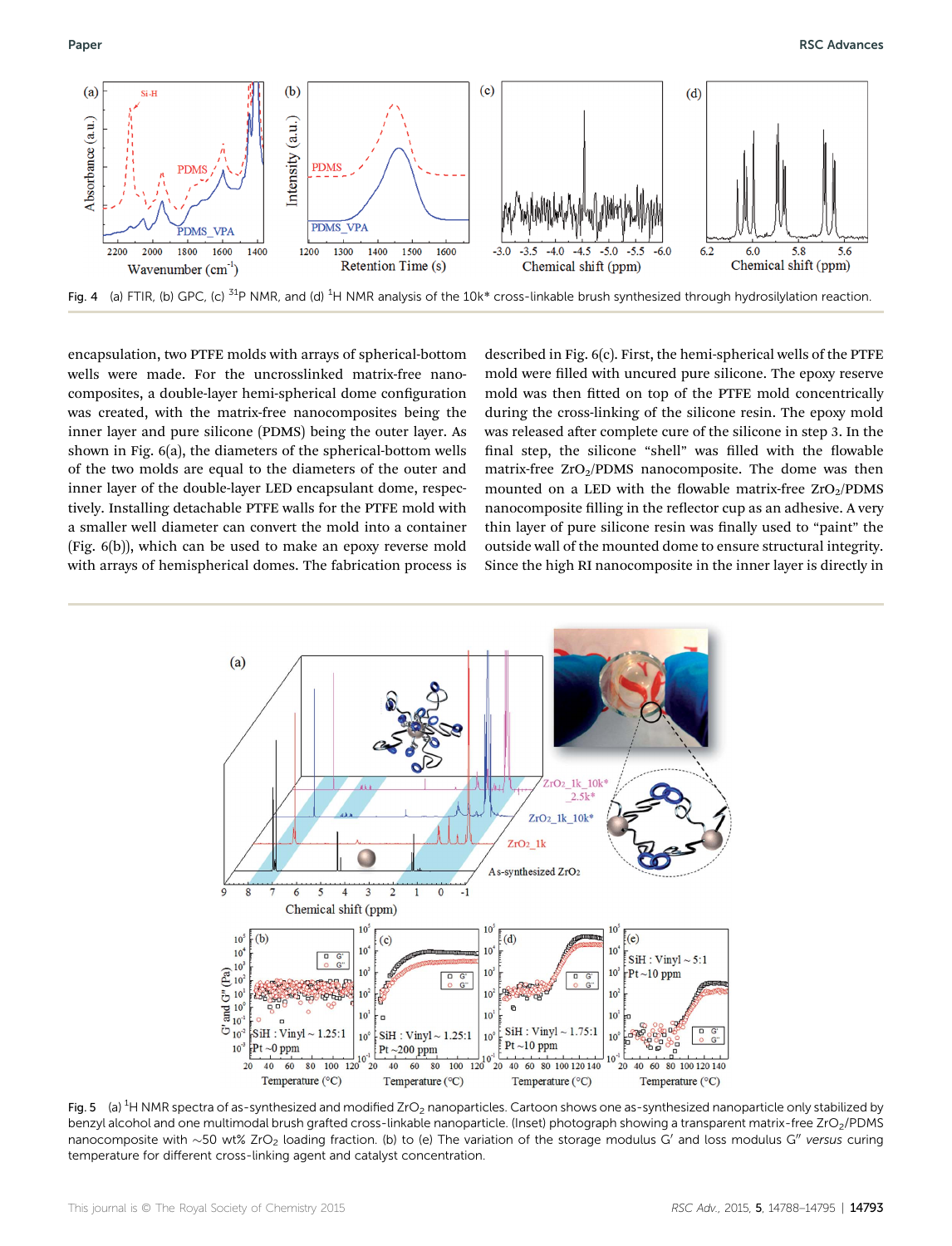

Fig. 6 Photographs of (a) PTFE molds and (b) epoxy reverse mold. Illustration of the fabrication process of a double-layer hemispherical LED encapsulate dome (inset photograph of a LED mounted with the dome).

contact with the LED die, the double-layer encapsulant dome can increase the light extraction at the die/nanocomposite interface. Given the spherical geometry of the double-layer dome, the total internal reflection at the nanocomposite/ silicone interface and the silicone/air interface is significantly alleviated.

#### Synthesis of cross-linkable PDMS brushes

As shown in Scheme 3. The cross-linkable PDMS brushes were synthesized through a hydrosilylation reaction between a-monovinyl-u-monohydride terminated PDMS (Gelest, DMS-HV15 with  $M_w = 2500$  g mol<sup>-1</sup> and DMS-HV22 with  $M_{\rm w}$  = 10 000 g mol $^{-1}$ ) and vinyl phosphonic acid (Sigma-Aldrich, VPA), which involves the addition of a silicon hydride (Si–H) bond across a carbon–carbon double bond in the presence of platinum complexes.<sup>58,59</sup> In a typical reaction, 0.6 mmol of DMS-HV15 or DMS-HV22 was dissolved in 180 mL THF. Subsequently, 20 mL THF solution of platinum(0)-1,3-divinyl-1,1,3,3-tetramethyldisiloxane complex (Sigma-Aldrich) was added slowly under stirring, where the Pt concentration was designated to be 40 ppm.<sup>60</sup> 1.8 mmol of VPA was then added dropwise, and the mixture was refluxed at 70  $\degree$ C for 24 hours. The modified PDMS in THF was precipitated using methanol



Scheme 3 Illustration of the synthesis of a cross-linkable PDMS brush.

and put in the centrifuge at 11 000 rpm for 10 min. The supernatant containing unreacted VPA and other byproducts was removed. The purified transparent cross-linkable PDMS brush polymers were put in a vacuum oven for 2 hours to remove any residual solvents.

## Conclusions

"Matrix-free" nanocomposites with a bimodal population of polymer brushes are an excellent strategy to optimize filler loading while maintaining random dispersion. The surface bound polymer brushes not only provide structural integrity, but also stabilize filler dispersion. A multimodal brush configuration is important to ensure sufficient monomer crowding near the nanoparticle surface to screen the core–core attraction, meanwhile facilitating long brush entanglement and interpenetration at low brush volumes. Therefore, the most promising "matrix-free" nanocomposite should have at least one short brush population effectively filling nanofiller interstitial space and preventing micro-phase separation, and one long brush population with a molecular weight comparable to  $M<sub>e</sub>$  to ensure at least one "entanglement" per chain to suppress crack propagation. The current study demonstrates the use of "matrixfree" nanocomposites by incorporating more than 50 wt%  $ZrO<sub>2</sub>$ nanoparticle loading in PDMS without sacrificing optical transparency, leading to exciting applications in high-refractiveindex high-efficiency LED encapsulants.

### Acknowledgements

This work was supported primarily by the Engineering Research Centers Program (ERC) of the National Science Foundation under NSF Cooperative Agreement no. EEC-0812056 and in part by New York State under NYSTAR contract C090145. The authors also acknowledge the financial support from the Nanoscale Science and Engineering Initiative of the National Science Foundation under NSF award number DMR-0642576. The authors gratefully thank Matthew Ravalli and Anthony Maiorana for help with rheological measurements, Charles S. S. Goodwin for help with aging tests, Jianing Gao for PTFE mold design, and Prolight Opto Technology Corporation for providing un-capped LEDs. We also thank Professor Robert F. Karlicek for inspiring discussions.

## Notes and references

- 1 S. Kango, S. Kalia, A. Celli, J. Njuguna, Y. Habibi and R. Kumar, Prog. Polym. Sci., 2013, 38, 1232–1261.
- 2 S. K. Kumar and R. Krishnamoorti, Annu. Rev. Chem. Biomol. Eng., 2010, 1, 37–58.
- 3 J. Jancar, J. F. Douglas, F. W. Starr, S. K. Kumar, P. Cassagnau, A. J. Lesser, S. S. Sternstein and M. J. Buehler, Polymer, 2010, 51, 3321–3343.
- 4 B. M. Novak, Adv. Mater., 1993, 5, 422–433.
- 5 F. W. Mont, J. K. Kim, M. F. Schubert, E. F. Schubert and R. W. Siegel, J. Appl. Phys., 2008, 103, 1–6.